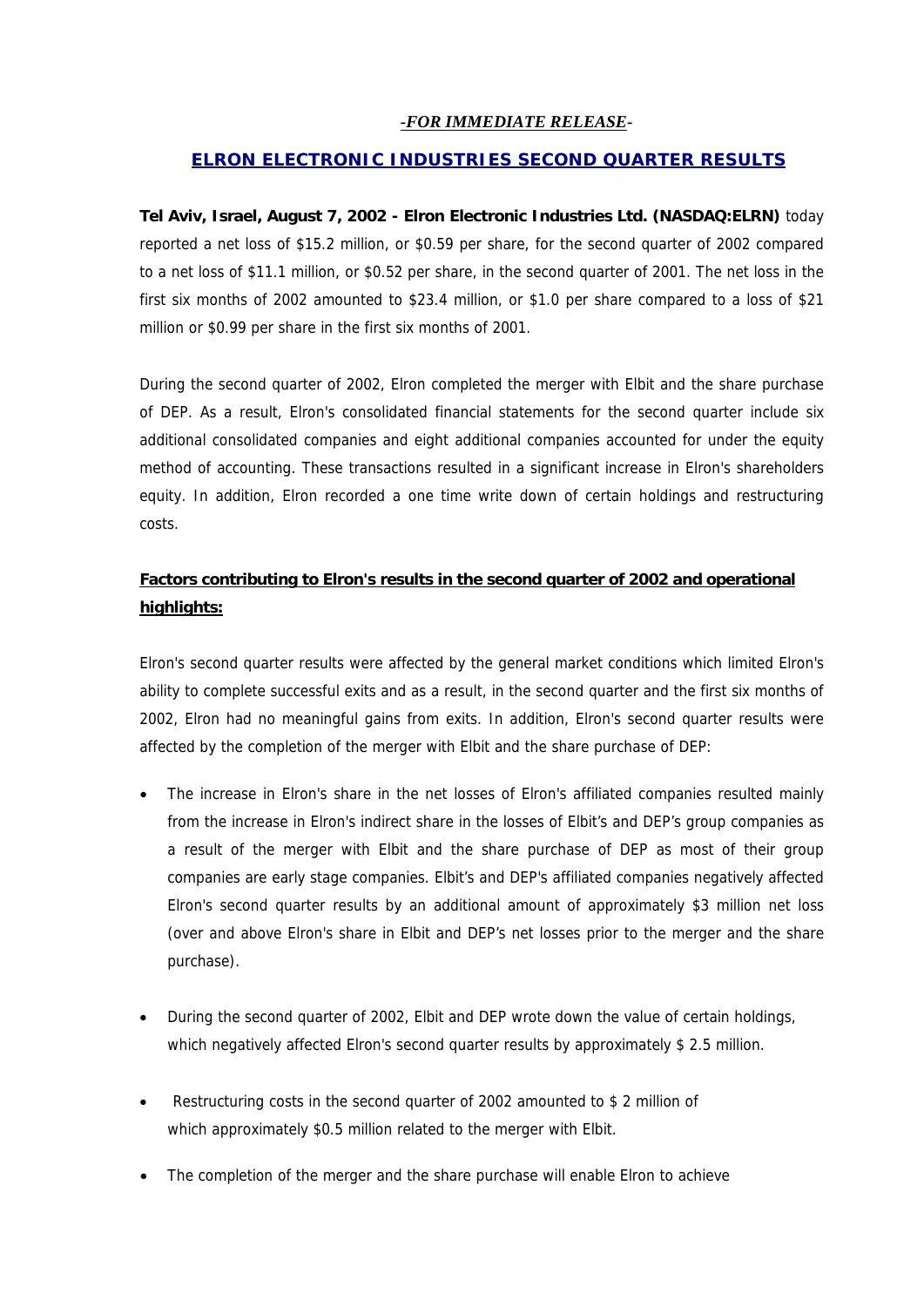significant cost savings by combining Elron's and Elbit's headquarters, which Elron believes will result in annual savings of approximately \$4 million.

• Following the merger with Elbit, Elron holds indirectly approximately 12.4% of Partner (Nasdaq: PTNR), Israel's second largest cellular operator. The market value of Elron's holding in Partner on June 30, 2002 amounted to \$93 million. Partner reported improved second quarter results with revenues of \$208 million and net income of \$5.3 million.

Most of Elron's affiliated companies showed improvement in their operational results in the second quarter of 2002:

- Elron Software's revenues in the second quarter amounted to \$ 2.4 million, 26% higher than its revenues in the first quarter. Operating losses in the second quarter of 2002 (excluding the effect of amortization of intangible assets, deferred compensation and restructuring charges) were reduced to \$ 1.4 million from \$ 2.2 million in the first quarter of 2002 and from \$1.7 million in the second quarter of 2001.
- Elron Telesoft reported its second consecutive quarter of operating breakeven and positive EBITDA (excluding the effect of amortization of intangible assets and restructuring charges) as compared to an operating loss of \$1.6 million in the second quarter of 2001.
- NetVision continued to improve its performance, reporting, in the second quarter of 2002, net income of \$1.4 million as compared to a net loss of \$ 2.7 million in the second quarter of 2001.
- Mediagate's net losses were reduced in the second quarter of 2002 to \$0.8 million from \$2.2 million in the second quarter of 2001 and a loss of \$1.4 million in the first quarter of 2002. In August 2002, Elron increased its holding in Mediagate to 68%.
- Given Imaging (Nasdaq: GIVN) recorded revenues of \$7.2 million in the second quarter of 2002 - its third full quarter of sales. Following the share purchase of DEP, Elron holds directly and indirectly 19.7% in Given Imaging.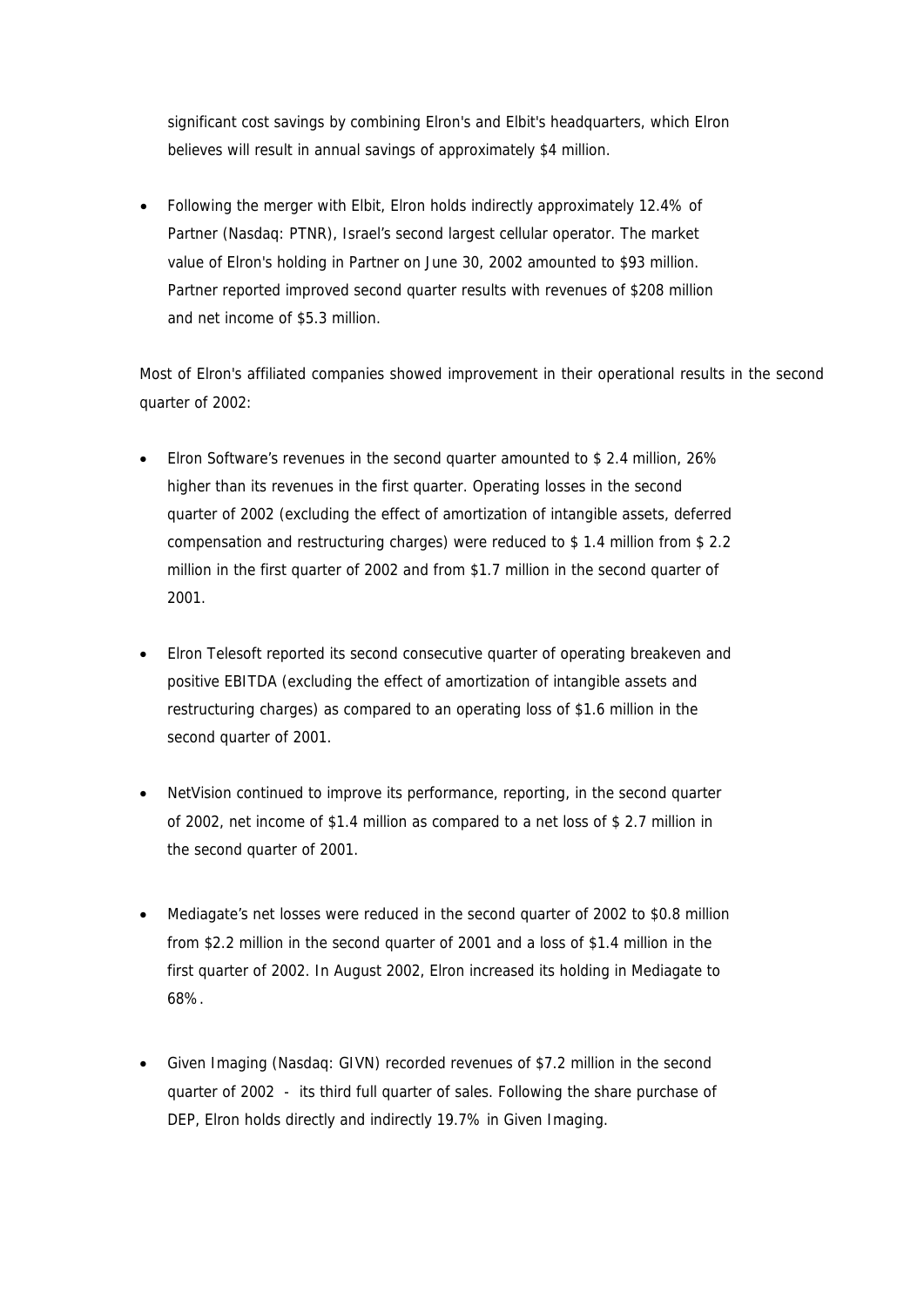#### **Liquidity and Shareholders Equity**

As of June 30, 2002, Elron had cash and other liquid instruments of approximately \$114 million. Bank loans to wholly owned subsidiaries amounted to \$67.4 million. Elron's financial position enabled Elron to continue Elron's investment activity and, in the second quarter of 2002, \$11.1 million was invested by Elron in Elron's group companies to secure their cash needs for future growth.

Following the merger with Elbit and the share purchase of DEP, Elron's shareholders equity increased by \$100.6 million. Shareholders' equity at June 30, 2002, was \$292.1 million representing 66.2% of Elron's total assets.

" Second quarter results were affected by the completion of the merger with Elbit and the share purchase of DEP" said Doron Birger, President and CEO of Elron "The significant cost savings which we believe will be achieved by combining Elron's and Elbit's headquarters and the continued improvement in the operating results of many of our group companies will result in lower losses in the next quarters. However, our ability to show gains depends on completing successful exits which is also related to the general conditions in the high-tech environment. Following the merger with Elbit and the share purchase of DEP, our financial position strengthened and we intend to use our considerable cash resources to continue to build and support our group companies. "

Investors can access Elron's second quarter financial report and Management Report on the company's web site: www.elron.com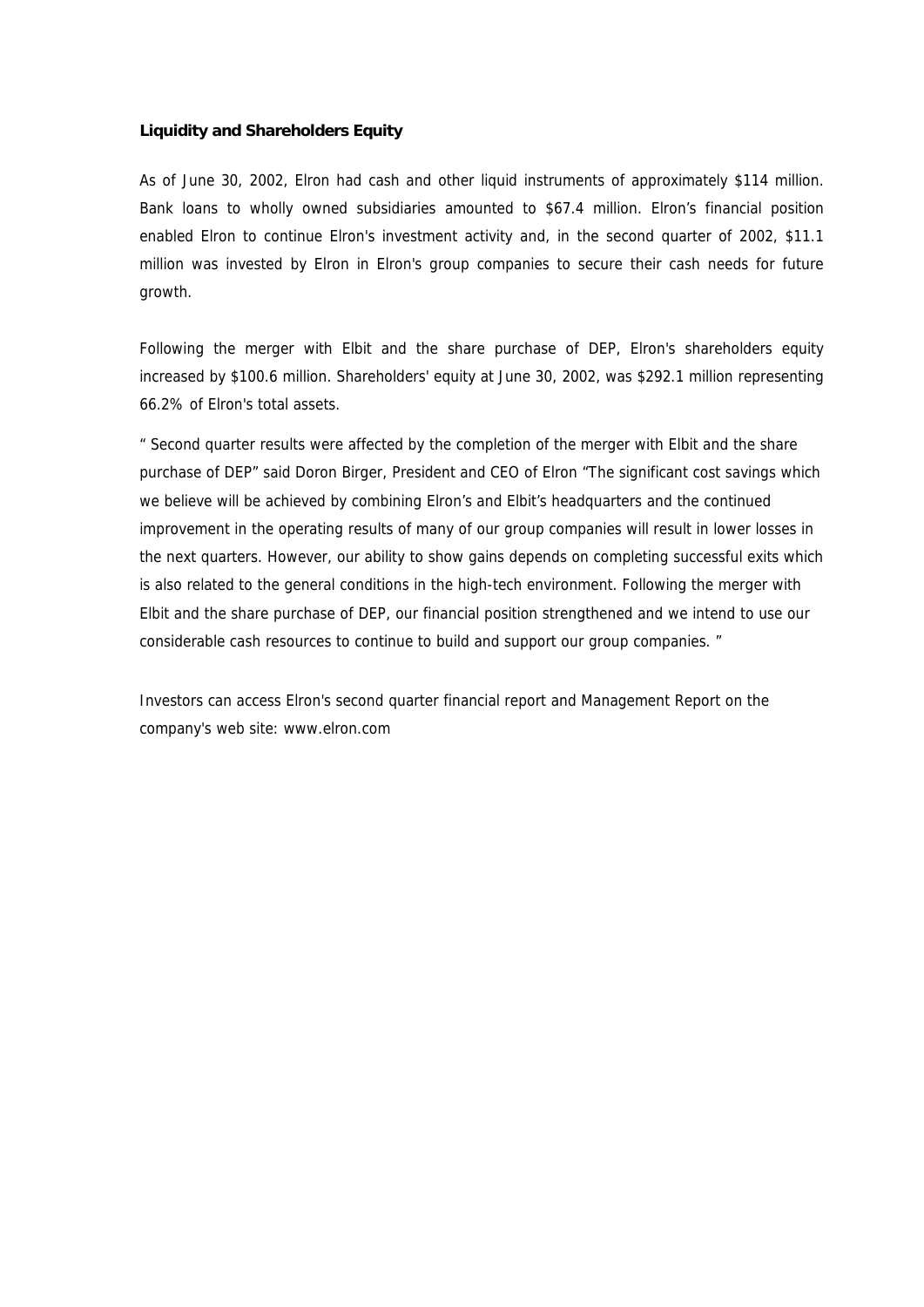#### **Conference call details:**

**Thursday, August 8, 2002 11:00a.m. (EST); 06:00 p.m. Israel**  To take part in the conference call, please dial: **In the US: (800) 289-0437** Other **Israel & International Participants: (913) 981-5508 Confirmation #486365**

Replay: a digital recording will be available at 02:00 p.m (EST) (the same day) until 08:00 p.m (EST) on Monday, August  $12<sup>th</sup>$ . To access please dial: In the US: (888) 203-1112 Israel & International: (719) 457-0820 Confirmation:#486365

*Elron Electronic Industries Ltd. is a multinational high technology holding company based in Israel. Through affiliates, Elron is engaged with a group of high technology operating companies in the fields of advanced defense electronics, communication, software, information technology, Medical devices and semiconductors. For further* **information, visit** *http://www.elron.com*

**Contact: Tal Raz - Elron Electronic Industries Ltd. - Tel. 972-3-6075555 raz@elron.net**

*Any statements in this press release that may be considered forward-looking statements are subject to risks and uncertainties that could cause actual results to differ materially. Actual results may differ from such forward-looking statements due to the risk factors discussed in periodic reports filed by the Company with the Securities and Exchange Commission, which the Company urges investors to consider.* 

Tables to follow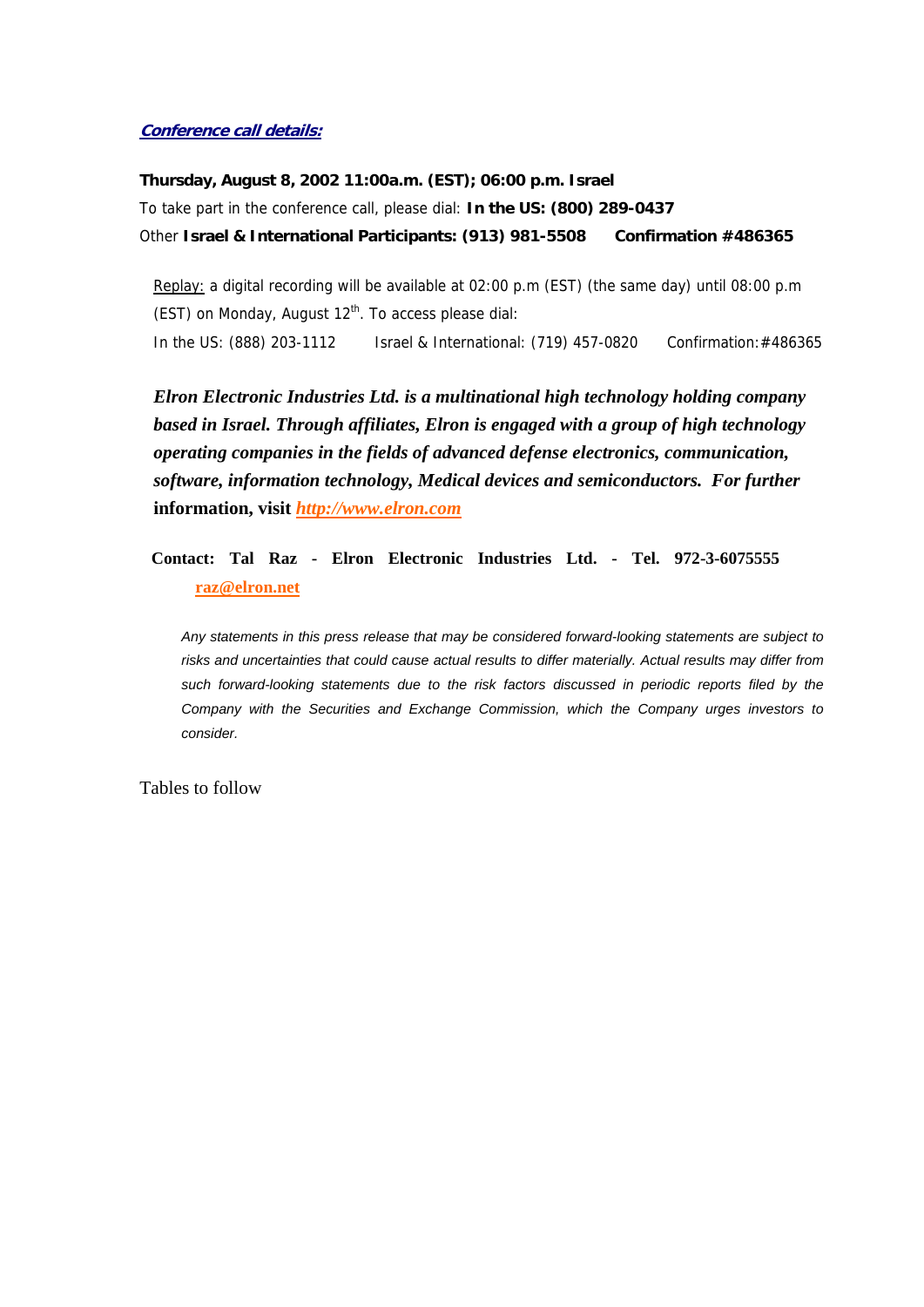## **CONSOLIDATED BALANCE SHEETS**

(In thousands of U.S. Dollars)

|                                            |              | June 30, December 31,     |  |  |
|--------------------------------------------|--------------|---------------------------|--|--|
|                                            | <u> 2002</u> | 2001                      |  |  |
| <b>ASSETS</b>                              |              |                           |  |  |
| <b>Current Assets:</b>                     |              | $131,343$ $121,799$       |  |  |
| Long-term assets:                          |              |                           |  |  |
| Investments in affiliated companies        | 142,099      | $162,260$ <sup>(*)</sup>  |  |  |
| Other investments                          | 107,068      | $7,504$ <sup>(*)</sup>    |  |  |
| Long-term debentures and loans             | 5,526        | 6,689                     |  |  |
| Deferred taxes                             |              | 973 $(*)$                 |  |  |
| Severance pay fund                         | 1,791        | 2,313                     |  |  |
| Total long - term investments              |              | $256,484$ $179,739$       |  |  |
| Property and equipment, net                |              | $12,292$ $4,971$          |  |  |
| Other assets, net                          |              | $\frac{40,921}{2}$ 19,801 |  |  |
| <b>Total assets</b>                        |              | $441,040$ $326,310$       |  |  |
| LIABILITIES AND SHAREHOLDERS' EQUITY       |              |                           |  |  |
| <b>Current Liabilities</b>                 |              | $93,433$ $30,452$         |  |  |
| Long-term liabilities                      |              | 52,744 56,105             |  |  |
| <b>Minority interest</b>                   |              | 2,774<br>1,040            |  |  |
| Shareholders' equity                       |              |                           |  |  |
| Ordinary shares                            | 9,572        | 9,567                     |  |  |
| Capital surplus                            | 267,295      | $165,680$ (*)             |  |  |
| Accumulated other comprehensive income     | 17,403       | $(\star)$<br>42,231       |  |  |
| Retained earnings (accumulated defecit)    | (2, 181)     | $21,235$ (*)              |  |  |
| Total shareholders' equity                 | 292,089      | 238,713                   |  |  |
| Total liabilities and shareholders' equity | 441,040      | 326,310                   |  |  |
|                                            |              |                           |  |  |

(\*) Restated